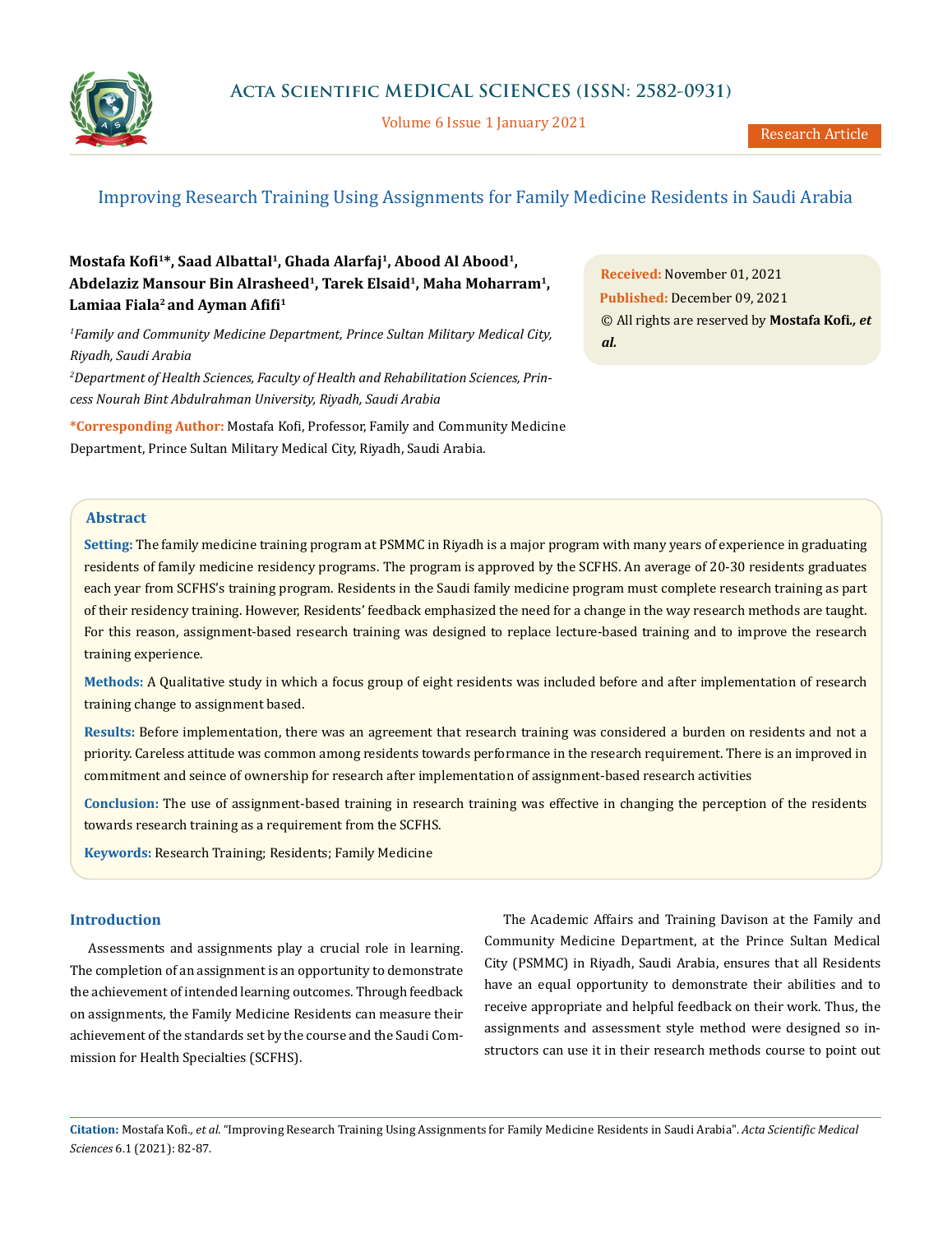what is required and expected of both family medicine residents and research instructors.

It is intended in this study to examine the extent to which assignments can help and boost the learning process of family medicine (FM) residents in a course that includes training on research methods during their residency programs.

The research objectives included:

- To document the assignment-based training during the research methods course for FM residents.
- To explain the positive aspects of using assignment-based learning for the development of research methods knowledge and skills among FM residents

An American educator, Malcolm Knowles, defined andragogy in the 1970s as 'the art and science of helping adults learn  $[1]$ . He identified six principles of adult learning:

- Adult learners are internally motivated and self-directed. They make choices that are relevant to their learning objectives. They also direct their learning goals with guidance from their mentors. Students need to be empowered to make choices on their own.
- Adults bring life experiences and knowledge to learning experiences. Educators encourage learners to connect past experiences with current knowledge and activities. Educators must know how to relate the sum of the learner's experience to the current learning experiences.
- Adults are goal-oriented: Adult learners aim to acquire relevant and adequate knowledge and for this reason, the intended learning outcomes should be identified. Once the learning goals have been identified, educators must align the learning activities such that these objectives are fulfilled within a certain period.
- Adults are relevancy oriented: Adult learners benefit by relating the assigned tasks to their own learning goals. If the activities they are engaged in, directly contribute to achieving their learning objectives, then they will be inspired and motivated to engage in projects and complete them.
- Adults are practical: Educators need to identify appropriate ways and convert theoretical learning to practical ac-

tivities. Work placement is a way for students to apply the theoretical concepts learned inside the classroom to real-life situations. Learning is assisted when appropriate ways of implementing theoretical knowledge in real-life situations are made clear.

Adult learners like to be respected: Adult learners thrive in collaborative relationships with their educators. Learners become more productive when they're considered by their instructors as colleagues. When their contributions are acknowledged, then they are willing to put out their best work.

Consequently, Assignments and assessment are important aspects of learning. Completing an assignment is an opportunity to demonstrate your achievement. Feedback on assignments provides you with measurement of your achievement in relation to the standards set by the course and the college [2].

Adult Teaching should be different from teaching for Children in many ways; in adults, learning mostly is driven internally (via internal focus of control), self-directed and teaching should build upon their prior knowledge, target their practical experience, focus on solving problems and it will be excellent if it succeeds to engage them [3,4].

Active Learning is the grand meta-principle in adult learning as per Patricia Cross [5]. Many teaching strategies have been invented to foster active learning like the blended learning, small group activities, Flipped Classroom, Team-based learning and others. One of the suggested techniques that been invented is the use of assignment to engage students in their self-learning and progress and enhance their problem-solving capabilities beside motivating their team working skills.

Assignment's writing has been used heavily in different experiences like for improving critical thinking in political science course. The authors concluded that through well-designed writing assignments, instructors can encourage students to reconsider concepts, critically evaluate assumptions, and undertake substantive revisions of their writing [6]. Another study by Hill M., *et al*. proved that successfully implemented a case-based assignment activity in a first-year medical school course have been contributed to their Self-Directed Learning, self-reflection and metacognition and that students perceived the activity as a valuable learning experience [7]. Also, Sahoo S1, Mohammed CA used research protocol writing

**Citation:** Mostafa Kofi*., et al.* "Improving Research Training Using Assignments for Family Medicine Residents in Saudi Arabia". *Acta Scientific Medical Sciences* 6.1 (2021): 82-87.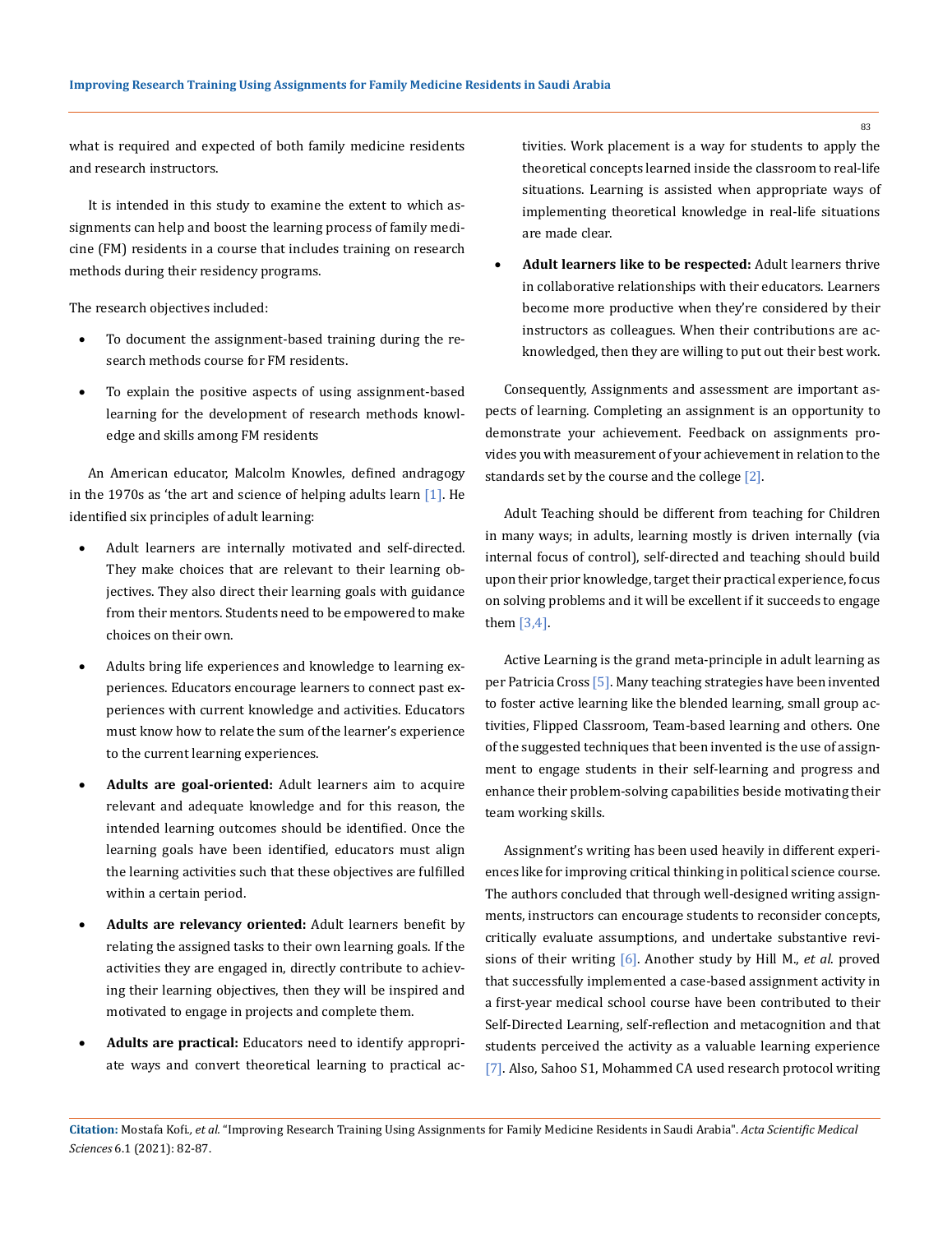assignment activity for Fostering critical thinking and collaborative learning skills among medical students [8].

In Fact, Research skills are required in all branches of medicine, even if they will not pursue a research career, physicians need to be lifelong learners, able to evaluate evidence and understand the process of scientific enquiry  $[9]$ . They may also be required to carry out their own research, and the training we provide should lay the foundations for them to develop their own rigorous and informed approaches to research [10].

Traditional way of teaching research course is generally taught in a culminating Factual knowledge in the early years of Family Medicine residency program, alongside non-explorative experiments. Opportunity for novel constructive research is very minimal. an extensive US study by Momsen., *et al*. in 2010, argues that although science students are exposed to research opportunities, they are predominantly assessed on factual content at lower cognitive levels, meaning that graduates are less equipped with transferable skills than they perhaps should be  $[11]$ .

In the AMEE guide 69 [9]; Courses like research has been always seemed (across our residents) very tough theoretical and away from any pragmatism, this is may be referred to being compulsory, could be also due to skill' deficit within the instructors of the course, how to link between the research fields and the clinical and community fields through real examples maybe, and at the end of the course, we are not sure of the actual gaining of the residents for the research knowledge and limitations.

So, there is a pressing need to change the way resident learn how to conduct research from traditional methods of theoretical to practical, from spoon feeding to active learning and from lectures based top assignment based.

### **Methods**

A review of literature of the best evidence on use of assignmentbased learning for adults learning, a description of the assignments, its development and its contents and a description of the process of learning by residents and their active role in their learning and a summary for the case study.

This is a qualitative study describing the introduction of assignment-based learning to the research methods course as part of family medicine residents and the requirement of the SCFHS.

- A description of what the status before the introduction of the assignments,
- A description of the assignments
- A description of the role of the residents and the instructors
- And a description of the impact and improvement of the resident's performance during the research methods course.

Review of current situation before implementation of the assignments for research course educational activities; so, Description of the situation before the implementation of assignments and specifically including the residents' engagements in education and learning.

#### **Use of focus group discussions**

Two groups will be formed: each is consisted of:

- 8 residents
- **Moderator**
- **Analyzer**
- The moderator will ask the following questions in the data collection form attached; to illicit residents' inputs and reactions towards engagement in the educational process and;
- The analyzer will record inputs and reactions of residents
- Collection of data from residents and their feedback after use of assignments to improve learning in research course.
- The input and perception of residents will be analyzed qualitatively to describe impact and improvement after assignments application for improving residents engagement in educational and learning.

## **Data collection form used during two groups of resident's discussions:**

#### **Session 1: Before implementation of Assignments**

The interviewer will explain the purpose of the group discussion and it's anonymous and it will not be used by any how except for the current research:

- Q1. What level you are in?
- Q2. Are you comfortable with current research activities?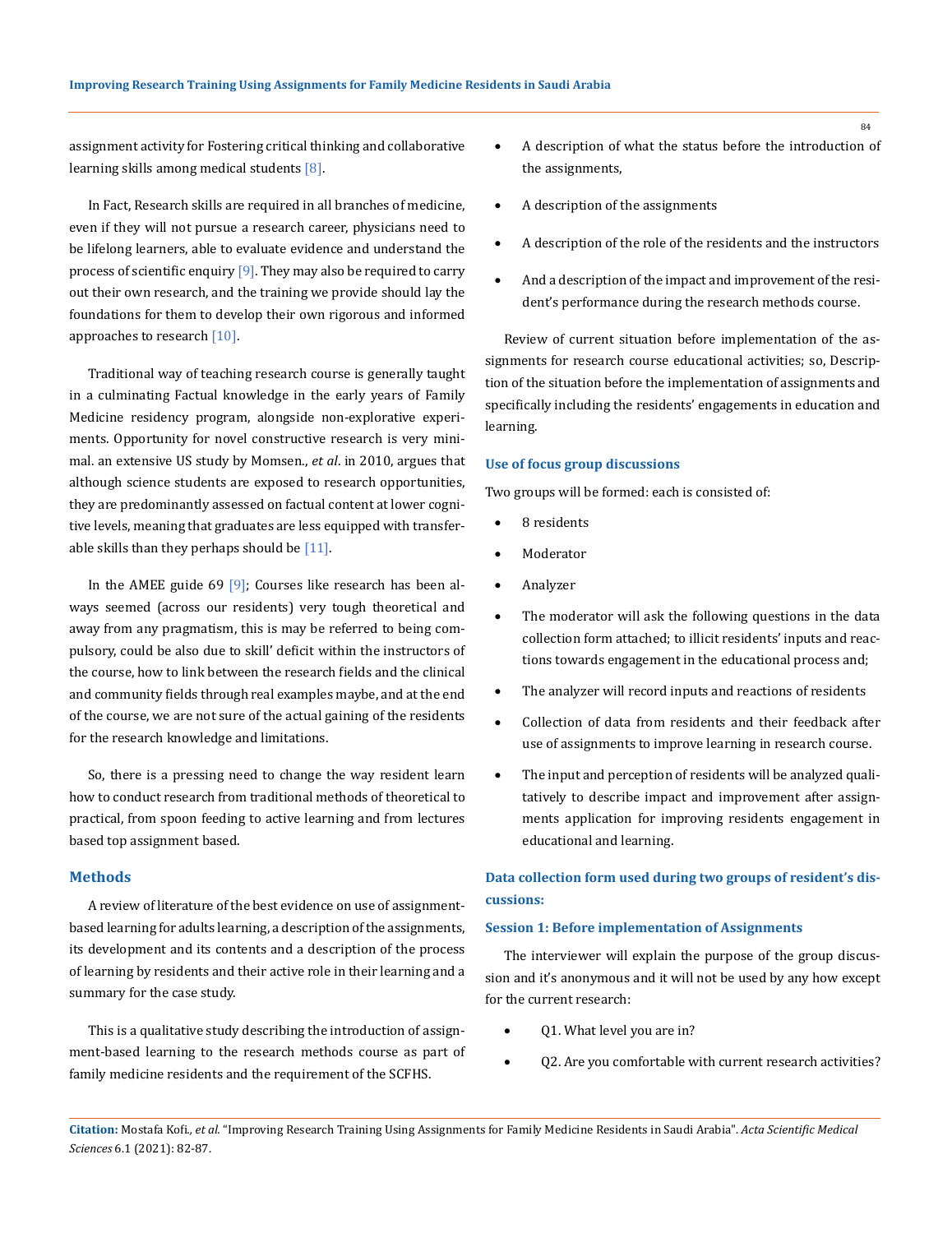- Q3. Do you feel there is a need to modify how you learn?
- Q4. What are the priority areas for improvement?
- Q5. Do you agree on assignments as of learning improvement?
- Q6. Are you willing to collaborate to implement the assignments?
- Q7. How to improve residents' engagement in process of teaching research?

## **Session 2: After implementation of Assignments in research activities**

The interviewer will explain purpose for the group discussion, and its anonymous, and remind the group of residents with their inputs and perceptions collected from session 1,

- Q1. What level you are in?
- Q2. Are you comfortable with current assuagements in research activities?
- Q3. Do you feel there is a need to modify how you learn?
- Q4. What are the priority areas for improvement?
- Q5. Did any notice impact of implement the assignments?
- Q6. What is the important improvement you notice to education and learning?

## **Results**

#### **Pre assignment**

The conclusion of the residents was varying from carelessness about conducting research to feeling discouraged to work on research projects.

The consensus were the followings:

- That research is a vague issue
- Why to work on research while we have other pending educational issues
- We are not interested in research, we are interested to learn patient encounter and care issues
- As for the answers to questions:
- Q1. What level you are in?

All are R2 in year 2017

Q2. Are you comfortable with current research activities?

6/8 students were not satisfied

Q3. Do you feel there is a need to modify how you learn?

5/8 students agree for the need to change how research are done during residency training

Q4. what are the priority areas for improvement?

6/8 residents mentioned that its needing a overhauling for the process of research training

Q5. Do you agree on assignments as of learning improvement?

7/8 residents explained they had no exposure to assignments methods in research training

Q6. Are you willing to collaborate to implement the assignments?

6/8 were careless to change

Q7. How to improve residents' engagement in process of teaching research?

4/8 residents requested a separate time for the research activity.

Post establishment of assignment-based research training:

The conclusion of the residents was varying from raised interest in research and more care about conducting research to feeling value to work on research projects.

The consensus were the followings:

- That research is interesting and joy
- There is an overall culture of competition on research participation and research publications
- Its concurrent with the SCFHS requirements to complete a research proposal by End of R1, so assignments help to complete the requirement.
- Many explained the interest to complete the research work

**Citation:** Mostafa Kofi*., et al.* "Improving Research Training Using Assignments for Family Medicine Residents in Saudi Arabia". *Acta Scientific Medical Sciences* 6.1 (2021): 82-87.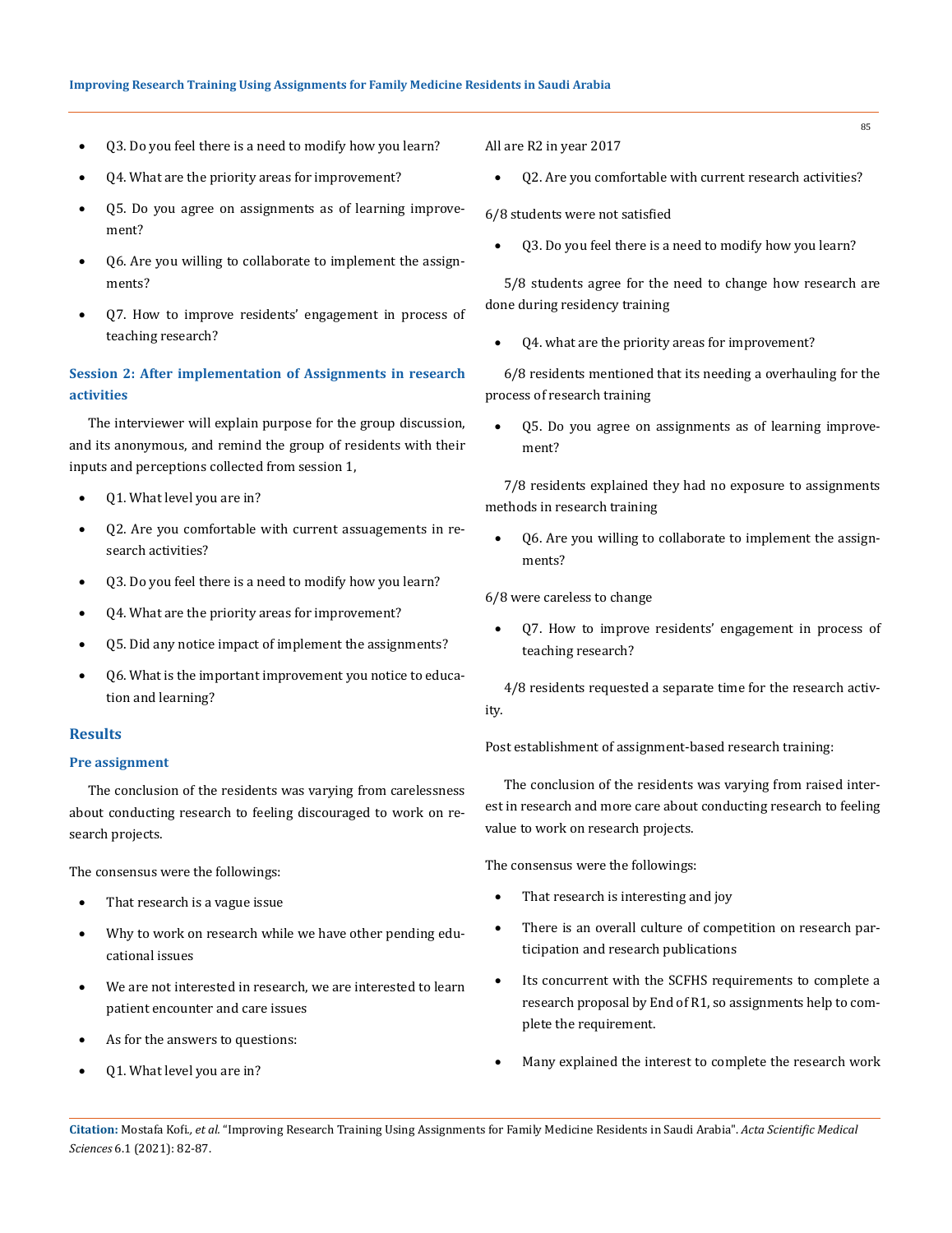up to publication, not only the basic requirement which is the proposal and IRB approval

- As for the answers to questions:
- Q1. What level you are in?

All are R2 in year 2018

Q2. Are you comfortable with current research activities?

8/8 students were satisfied

Q3. Do you feel there is a need to modify how you learn?

7/8 students agree on that the change how research to assignment-based learning is much better than lecture based during residency training

Q4. what are the priority areas for improvement?

5/8 residents mentioned that current the process of research training of being assignment-based is interesting and should be continued as basis for future training on research methods.

Q5. Do you agree on assignments as of learning improvement?

6/8 residents explained they had interesting experience to assignments methods in research training

06. Are you willing to collaborate to implement the assignments?

8/8 were interested to collaborate and continue same process of assignment-based training on research methods in different residency years.

Q7. How to improve residents' engagement in process of teaching research?

4/8 residents requested to be more than one resident on one research topic. 3/8 requested support from the training institution on support for scientific writing and publishing issues and finances.

## **Discussion**

A physician must be a lifelong learner, understand the scientific method, and be able to evaluate evidence, regardless of whether he or she intends to pursue a research career [9]. Critical thinking has been enhanced extensively by assignment writing. Well-designed assignments can stimulate residents to reconsider concepts, critically evaluate assumptions, and revise their writing  $[6]$ . In this study, the aim was to see whether assignments during a residency course that includes training in research methods can enhance the learning process of family medicine residents and improve their satisfaction and understanding of research concepts and methods.

The satisfaction of learners improves performance, and many scholars use satisfaction as a critical component to evaluate their performance  $[12]$ . Our residents prior to initiation of assessment based research training were not aware about the implication and benefits of assignment-based style in improving their research understanding. However, after implantation all the residents were comfortable and satisfied with the new method of research teaching, and they encourage the continuation of it for future residents. Furthermore, their satisfaction with the experience increases their willingness to collaborate in their assignments. Almost all the residents agreed that the new methods were better than the old traditional method and helps to improve their performance. And they were eager to collaborate more in research assignments following the implementation of the new assignment and assessment style.

Finally, the responses of participants support the notion that assignment-based training facilitates the improvement of residents' perceptions of the need, fosters their interest, and enhances their performance during the research training. This shows the effectiveness of this new approach in improving the residents' learning experience.

### **Conclusion**

Implementation of assignment-based training on research training for family medicine resident had a positive impact on residents' perception towards the need, practice, and interest in completing research training as a requirement for the SCFHS.

### **Bibliography**

- 1. Kearsley, G. "Andragogy (M. Knowles). The theory into practice database" (2010).
- 2. [Adult Learning by Assignment: London School of Internation](https://www.lsib.co.uk/assignment-based-learning.html)[al Business.](https://www.lsib.co.uk/assignment-based-learning.html)

**Citation:** Mostafa Kofi*., et al.* "Improving Research Training Using Assignments for Family Medicine Residents in Saudi Arabia". *Acta Scientific Medical Sciences* 6.1 (2021): 82-87.